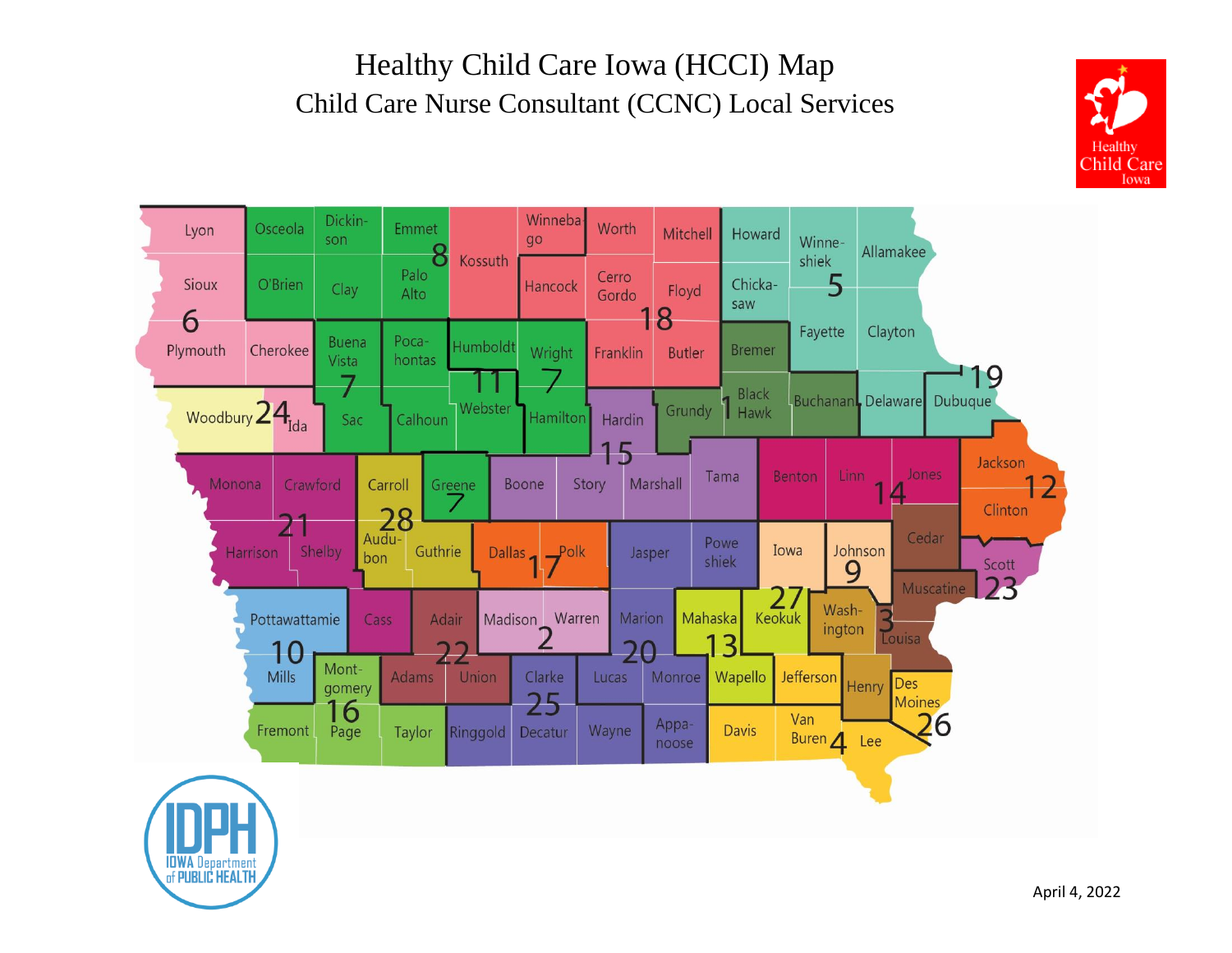## **For Technical Assistance:**

- Contact your local Child Care Nurse Consultant (see below)
- If you are unable to reach your local CCNC and need immediate assistance, contact Iowa Department of Public Health Healthy Child Care Iowa staff (see right)

## **Additional Information and Resources available at the Healthy Child Care Iowa website** [www.idph.iowa.gov/hcci](http://www.idph.iowa.gov/hcci)

**Healthy Child Care Iowa (HCCI) Staff: HCCI Program Coordinator** Heidi Hotvedt, RN [heidi.hotvedt@idph.iowa.gov](mailto:heidi.hotvedt@idph.iowa.gov) (515) 321-8137 **(map #'s 3, 4, 9, 12, 13, 17, 20, 23, 25, 26, & 27)**

**HCCI Professional Development Coordinator** Deb Gimer, RN [deb.gimer@idph.iowa.gov](mailto:deb.gimer@idph.iowa.gov) (515) 782-9989 **(map # 2, 6, 7, 8, 10, 11, 16, 21, 22, 24 & 28)**

## **HCCI Health and Safety Analyst** Kim Gonzales, RN [kimberly.gonzales@idph.iowa.gov](mailto:kimberly.gonzales@idph.iowa.gov) (515) 321-4716

| Map            | <b>CCNC Name</b>                | <b>County Service Area (Child Health</b>       |                       |                                     |
|----------------|---------------------------------|------------------------------------------------|-----------------------|-------------------------------------|
| <b>Number</b>  | <b>CCNC Agency</b>              | Agency)                                        | <b>CCNC Phone</b>     | <b>CCNC E-Mail Address</b>          |
|                | Vacant - For Black Hawk County, |                                                |                       |                                     |
| $\mathbf{1}$   | contact Tonya Wilder, Manager   | <b>Black Hawk</b>                              | (319) 291-2413        | twilder@blackhawkcounty.iowa.gov    |
|                | <b>Maureen Stockdale, RN</b>    | <b>Bremer, Buchanan &amp; Grundy</b>           | $(319)$ 464-5062      | mstockdale@blackhawkcounty.iowa.gov |
|                | Black Hawk County Health Dept.  | (Black Hawk County Health Department)          |                       |                                     |
| $\overline{2}$ | <b>Kelsey Marmon, RN</b>        | <b>Madison &amp; Warren</b>                    |                       |                                     |
|                | Warren County Health Services   | (Warren County Health Services)                | (515) 961-1074        | kelseym@warrencountyia.org          |
|                | Toni Krana, RN                  |                                                |                       |                                     |
| 3              | Abbie Derksen, RN (back-up)     | Louisa & Muscatine (UnityPoint Health-         |                       |                                     |
|                | UnityPoint Health-Trinity       | Trinity Muscatine) Henry & Washington          |                       | toni.krana@unitypoint.org           |
|                | Muscatine                       | (Washington County Health Department)          | (563) 263-0122        | abbie.derksen@unitypoint.org        |
|                |                                 |                                                | (319) 372-5225 LCHD   |                                     |
| 4              | Amy Hayes, RN                   | Davis, Lee & Van Buren (Lee County             | (319) 376-4767 Office |                                     |
|                | Lee County Health Department    | Health Department)                             | (319) 470-9698 Cell   | ahayes@leecountyhd.org              |
|                |                                 | Allamakee, Chickasaw, Clayton,                 |                       |                                     |
|                |                                 | Delaware, Fayette, Howard &                    |                       |                                     |
| 5              | Heidi Walker, RN                | <b>Winneshiek (Unity Point Dubuque</b>         | (563) 245-1145 Main   |                                     |
|                | <b>Clayton County VNA</b>       | <b>Visiting Nurse Association)</b>             | (563) 880-4137 Cell   | Heidi. Walker@unitypoint.org        |
| 6              | Sue Sitzmann, RN                | Cherokee, Lyon, Plymouth & Sioux               |                       |                                     |
|                | Mid-Sioux Opportunity Inc.      | (Mid-Sioux Opportunity, Inc.)                  | (712) 541 5476        | ssitzmann@midsioux.org              |
| $\overline{7}$ |                                 | Buena-Vista, Greene, Hamilton,                 |                       |                                     |
|                | <b>Kelley Smith-Larson, RN</b>  | Humboldt, Sac & Wright (Webster                |                       | kelley.smith-                       |
|                | Webster County Health Depart.   | <b>County Health Department)</b>               | (515) 573-4107        | larson@webstercountyia.org          |
| 8              |                                 | Clay, Dickinson, Emmet, O'Brien,               |                       |                                     |
|                |                                 | <b>Osceola &amp; Palo Alto (Webster County</b> |                       |                                     |
|                |                                 | Health Dept.) Kossuth & Winnebago              |                       |                                     |
|                | <b>Tracey Heitritter, RN</b>    | (North Iowa Community Action                   | (712) 362-2490        |                                     |
|                | Webster County Health Dept.     | Organization)                                  | (712) 320-2125        | theitritter@webstercountyia.org     |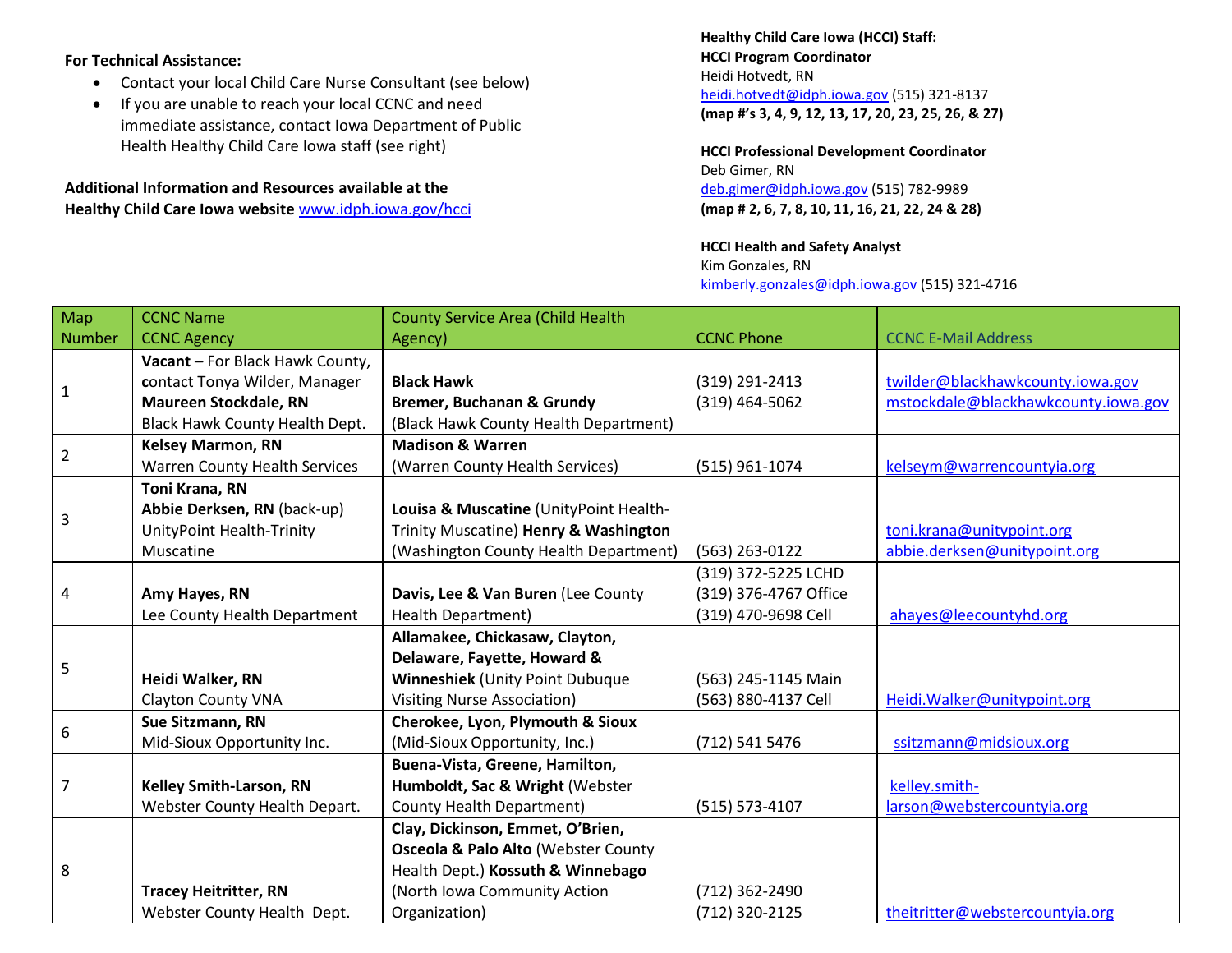| Map           | <b>CCNC Name</b>                   | <b>County Service Area (Child Health</b>     |                         |                                      |
|---------------|------------------------------------|----------------------------------------------|-------------------------|--------------------------------------|
| <b>Number</b> | <b>CCNC Agency</b>                 | Agency)                                      | <b>CCNC Phone</b>       | <b>CCNC E mail</b>                   |
|               | Vacant - contact Debbie            |                                              |                         |                                      |
| 9             | Ackerman, Supervisor               |                                              | (319) 356-6042 Main     |                                      |
|               | Johnson County Public Health       | Johnson (Johnson County Public Health)       | (319) 688-5891          | dackerman@johnsoncountyiowa.gov      |
|               |                                    |                                              |                         |                                      |
| 10            | <b>Shaylee Laursen, RN</b>         |                                              | (712) 828-2135          |                                      |
|               | Family, Inc.                       | Mills & Pottawattamie (Family, Inc.)         | (712) 256-9566          | slaursen@familyia.org                |
|               |                                    |                                              |                         |                                      |
| 11            | <b>Stacy Kraft, RN</b>             | Calhoun, Pocahontas, Webster                 |                         |                                      |
|               | Webster County Health Dept.        | (Webster County Health Department)           | (515) 573-4107          | skraft@webstercountyia.org           |
|               |                                    |                                              |                         |                                      |
| 12            | <b>Chris McClimon, RN</b>          |                                              |                         |                                      |
|               | <b>Genesis VNA</b>                 | Clinton & Jackson (EveryStep)                | (563) 349-7024          | mcclimonc@genesishealth.com          |
|               | Jamie Crouse, RN                   |                                              |                         |                                      |
| 13            | Jessica Beach, RN                  | Mahaska & Wapello (American Home             |                         | jcrouse@ahfa.org                     |
|               | <b>American Home Finding</b>       | <b>Finding Association)</b>                  | (641) 682-3449 Ext 115  | jbeach@ahfa.org                      |
|               |                                    | Benton, Jones, Linn (Hawkeye Area            |                         |                                      |
| 14            | Angela Easley, RN                  | Community Action Program) Cedar              |                         |                                      |
|               | HACAP, Inc.                        | (UnityPoint Health-Trinity Muscatine)        | $(319) 538 - 4458$      | AEasley@hacap.org                    |
| 15            | <b>Tara Berstler, RN</b>           | Boone, Hardin, Marshall, Story & Tama        | (641) 328-3237          | tara.berstler@micaonline.org         |
|               | Mid-Iowa Community Action          | (Mid-Iowa Community Action)                  |                         |                                      |
|               |                                    |                                              |                         |                                      |
| 16            | <b>Heather Marsh, RN</b>           | Freemont, Montgomery, Page & Taylor          |                         |                                      |
|               | <b>Taylor County Public Health</b> | (Taylor County Public Health)                | (712) 523-3405          | heather.marsh@taylorcountyhealth.com |
| 17            | Jeanette Luthringer (Admin.)       |                                              |                         |                                      |
|               | EveryStep                          | Dallas and Polk (EveryStep)                  | (515) 558-9604          | Jluthringer@everystep.org            |
|               | Amy Clausi, RN                     |                                              | (515) 468-3509          | aclausi@everystep.org                |
|               | Kristin Sjulin, RN                 |                                              | (515) 468-3574          | KSjulin@everystep.org                |
|               | Liz Rezek, RN                      |                                              | (515) 444-7637          | LRezek@everystep.org                 |
|               | <b>Melissa Garton, RN</b>          |                                              | (515) 229-0132          | MGarton@everystep.org                |
|               | <b>Miranda Martin, RN</b>          |                                              | (515) 321-1584          | mmartin@everystep.org                |
|               | <b>Monica VerHelst, RN</b>         | Butler, Cerro-Gordo, Floyd, Franklin,        |                         |                                      |
| 18            | North Iowa Community Action        | Hancock, Mitchell & Worth (North Iowa        | (641) 423-5044 Ext 16   |                                      |
|               | Organization                       | <b>Community Action Organization)</b>        | (641) 530-0003 cell     | mverhelst@nicao-online.org           |
|               | <b>Kelsey Hill, RN</b>             |                                              |                         |                                      |
| 19            | Unity Point Health Visiting Nurse  | <b>Dubuque</b> (Unity Point Dubuque Visiting |                         |                                      |
|               | Association                        | Nurse Association)                           | (563) 556-6200 Ext 1923 | Kelsey.Hill2@unitypoint.org          |
|               |                                    |                                              |                         |                                      |
| 20            | Vacant-contact                     | Appanoose, Jasper, Lucas, Marion,            |                         |                                      |
|               | Kim Dorn, Director                 | <b>Monroe &amp; Poweshiek (Marion County</b> |                         |                                      |
|               | Marion County Public Health        | Public Health)                               | (641) 828-2238          | kdorn@marioncountyiowa.gov           |